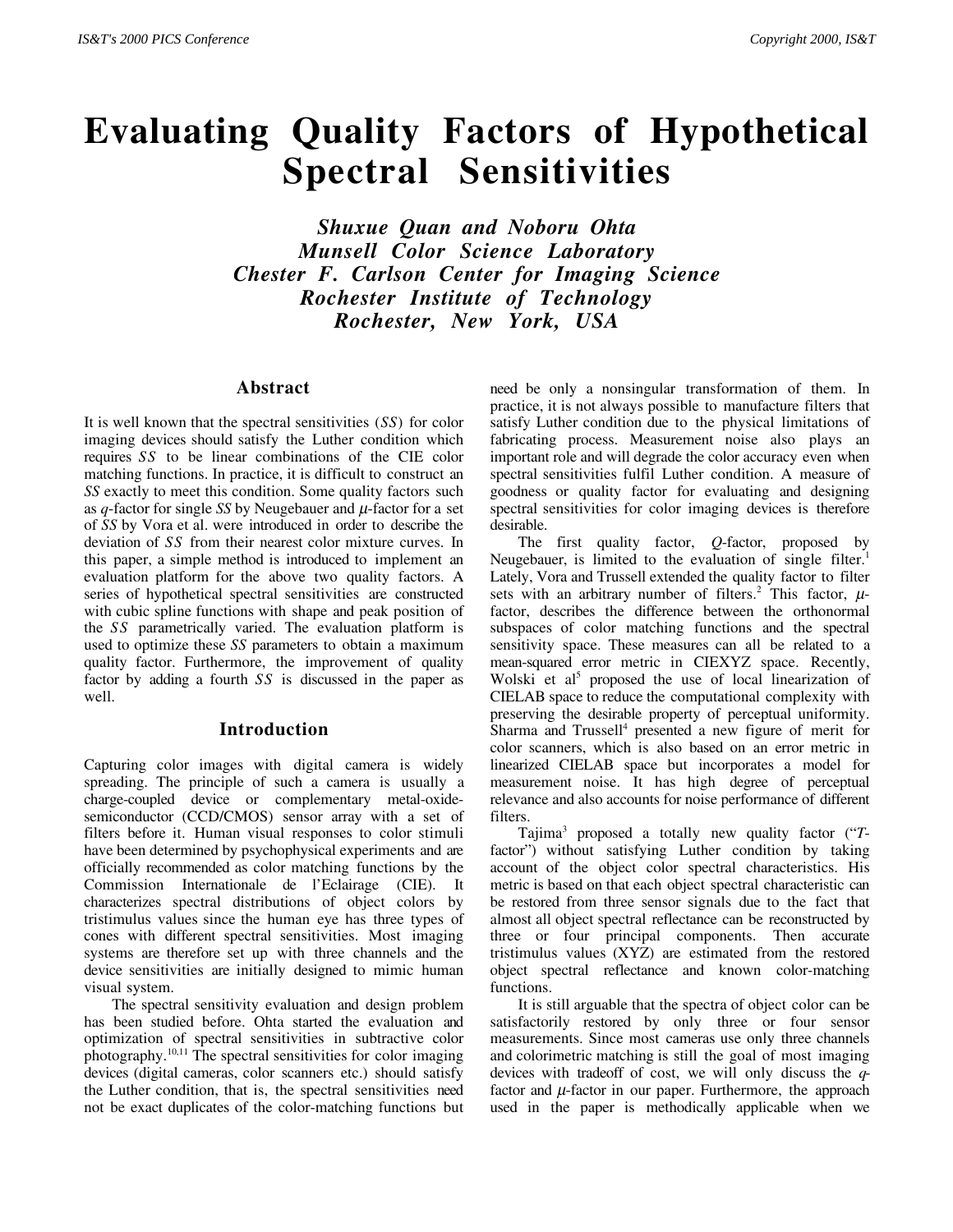consider some additional practical issues, such as noise, multi-illuminant color correction etc.

The higher the  $\mu$ -factor for the imaging device, the more accurate color reproduction is expected. One approach to improve the color accuracy other than satisfying Luther condition with three channels is to use an increased number of color channels. As the number of color filters is increased, additional information about the object color is obtained, but cost and fabrication difficulty is also increased. Hence four-channel is a good tradeoff. Our paper demonstrated a method to compute the optimal transmittance of a fourth filter by maximizing the total  $\mu$ -factor of the system dramatically.

In this paper, at first, we addressed the hypothetical spectral sensitivity to be used. The hypothetical spectral sensitivity function is modeled as smooth cubic spline functions with single peak, which is proposed first by Ohta <sup>[11]</sup>. We discussed the meaning of *q*-factor and  $\mu$ -factor through least square approach and evaluated hypothetical spectral sensitivities by these criteria. We then optimized a fourth spectral sensitivity with constraints to maximize the  $\mu$ -factor of the color imaging system.

In our paper, we use finite dimensional representations of all continuous spectral functions. All spectral distributions are sampled at 10*nm* intervals from 400*nm* to 700*nm* and represented as 31-element column vectors.

#### **The Hypothetical Spectral Sensitivity**

We define the spectral sensitivity of color imaging systems as the product of the spectral sensitivity of imaging device and the transmittance of the filter. The hypothetical spectral sensitivities formed by the combination of cubic spline functions were widely used by N. Ohta to simulate the practical spectral sensitivity in color photography.11 In general, the spectral sensitivity is assumed to be a smooth single-peaked curve in visible range with nonnegative value of no more than one. The peak position and width vary considerably for real spectral sensitivities in color reproduction, however they can be simulated by a combination of smooth cubic spline functions for instance peak position at  $λ = λ_0$  written as:

$$
C(\lambda) =
$$

$$
\begin{cases}\n\frac{w^3 + 3w^2(w - |\lambda - \lambda_0|) + 3w(w - |\lambda - \lambda_0|)^2 - 3(w - |\lambda - \lambda_0|)^3}{6w^3} \\
\frac{|\lambda - \lambda_0| \le w}{6w^3} \\
0\n\end{cases}
$$
\n
$$
(1)
$$
\n
$$
\begin{cases}\n2w - |\lambda - \lambda_0| \ge w \\
0\n\end{cases}
$$
\n
$$
w \le |\lambda - \lambda_0| \le 2w
$$

where  $2w$  is the width of the cubic spline function. For example, Figure 1 shows a spectral sensitivity function whose peak locates at 550*nm* and width 2*w* is 80*nm*.



*Figure 1. Typical hypothetical spectral sensitivity*

## *Q***-Factor of Spectral Sensitivity**

In measuring colors a light sensitive receiver is required whose spectral response is equivalent to color matching functions (*cmf*). But in many cases, this is not usually fulfilled owing either to imperfections of color filters used or to other conflicting conditions imposed on the filters. In particular, it is difficult to construct designed scanning ss exactly, and any errors in the construction will change the space spanned by the spectral sensitivities, resulting in an error in the measurement of the expected projection. This error will lead to the error in the reproduction. This error will occur even if the measurements are noise free in all other respects. A compromise is required and it would be of great help to have a method of evaluating the deviation of a *ss* curve from the nearest *cmf*.

Let  $\bar{x}(\lambda), \bar{y}(\lambda), \bar{z}(\lambda)$  be the CIE color matching functions, for convenience, we define A= $[\bar{x}(\lambda), \bar{y}(\lambda), \bar{z}(\lambda)]$  as the human visual subspace (HVSS). In an attempt to measure the goodness of *SS, Neu*gebauer's *q*-factor for an *SS m* can be defined as following:

Assume *m* can be mostly approximated by the linear combination of *cmf*s (A*f*), where *f* is a 3×1 vector, that is,

$$
\min \|Af - m\|_F^2
$$

where the Frobenius norm

$$
||X||_F = \sqrt{\sum_{i=1}^m \sum_{j=1}^n |x_{ij}|^2}
$$

for matrix  $X \in R^{m \times n}$  This is a least-square problem, and we can obtain  $f = (A^T A)^{-1} A^T m$  with pseudo inverse knowledge. Thus the residue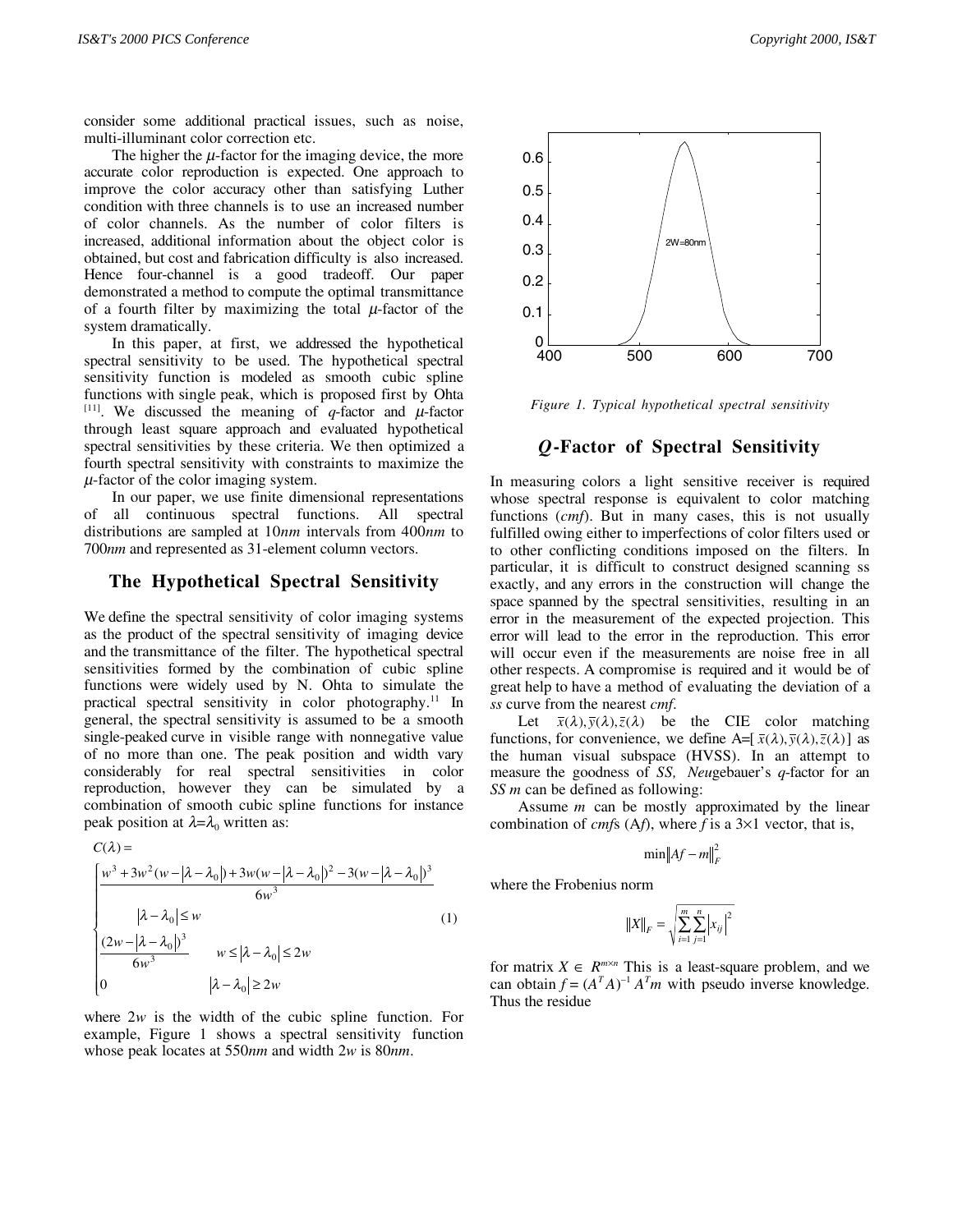$$
\Delta = ||Af - m||_F^2 = (Af - m)^T (Af - m) = (f^T A^T - m^T)(Af - m)
$$
  
=  $f^T A^T Af - m^T Af - f^T A^T m + m^T m$   
=  $m^T A (A^T A)^{-1} A^T A (A^T A)^{-1} A^T m - m^T A (A^T A)^{-1} A^T m$   
 $- m^T A (A^T A)^{-1} A^T m + m^T m$   
=  $m^T m - m^T A (A^T A)^{-1} A^T m$ 

and

$$
\frac{\Delta}{\|m\|^2} = \frac{m^T m - m^T A (A^T A)^{-1} A^T m}{m^T m} = 1 - \frac{m^T A (A^T A)^{-1} A^T m}{m^T m} = 1 - q(m)
$$

Therefore,

$$
q(m) = \frac{\left\| P_V(m) \right\|^2}{\left\| m \right\|^2} = \frac{\left\| A \cdot (A^T A)^{-1} A^T \cdot m \right\|^2}{\left\| m \right\|^2} = \frac{m^T A (A^T A)^{-1} A^T m}{m^T m} \tag{2}
$$

which is Neugebauer's *q* factor of spectral sensitivity *m*.

As an extreme case, for example, when spectral sensitivity  $m(i)$  is a  $\delta$ -function peak at  $\lambda_0$  belonging to  $(400nm, 700nm)$ , that is,  $m(i) = (0,0,...,1,...0)^T$ , where *i* is the position of *1* in the *N*-vector. We can obtain the corresponding *q*-factor as diag( $A(A^T A)^{-1} A^T$ ,*i*), which is the *i*<sup>th</sup> diagonal element of the matrix  $(A(A<sup>T</sup>A)<sup>-1</sup>A<sup>T</sup>$ . Figure 2 shows the *q*-factors of a series of spectral sensitivities  $m(i)$  where *i* changes from 1 to *N*. The *q*-factor curve presents three peaks at about 450*nm*, 540*nm* and 600*nm* with corresponding *q*factors 0.2263, 0.1756 and 0.1858. Comparatively, the *q*factor of full-pass spectral sensitivity  $m(i) = (1,1,...,1,...,1)^{T}$ is about 0.7224.



*Figure 2. q-factor of*  $\delta$ *-functions using CIE*  $2^{\circ}$  *cmf* 

Notice that  $0 \le q(m) \le 1$ , and the closer the value of *q*(*m*) to unity, the better the color-scanning *ss m* performs in color reproduction. If the value of  $q(m)$  is small compared with unity, the filter measurement does not give much information about the measured signal, and hence the *ss* is not appropriate for color scanning. The *q*-factor is a reasonable quality measure for spectral sensitivities not in

the HVSS, because  $||m||^2$   $(1 - q(m))$  is the square of the Euclidean distance of *m* from HVSS as we derived above.

Now we evaluate the *q*-factors of the hypothetical spectral sensitivity function. We let the peak position  $\lambda_0$  of the cubic spline curve changes from 400*nm* to 700*nm* by 10nm (31 different positions), and the half width *w* changes from 10nm to 90nm by 20nm (5 different widths). In each combination, we calculated the corresponding *q*-factor.



*Figure 3. q factor of hypothetical spectral sensitivities with different peak* λ*0 and width 2w*



*Figure 4. The effect of width on maximum q factor*

Figure 3 shows how the *q*-factors change as we change the peak position  $\lambda_0$  and the width variable *w* of the hypothetical spectral sensitivity. In the figure, when *w* is not so large, for example, *w*≤70*nm*, each curve gives a series of varying *q* factors and there are 3 obvious peaks of *q* factors. The wavelength positions of SS with maximal *q*factors are almost consistently located at 450*nm*, 540*nm* and 600*nm*.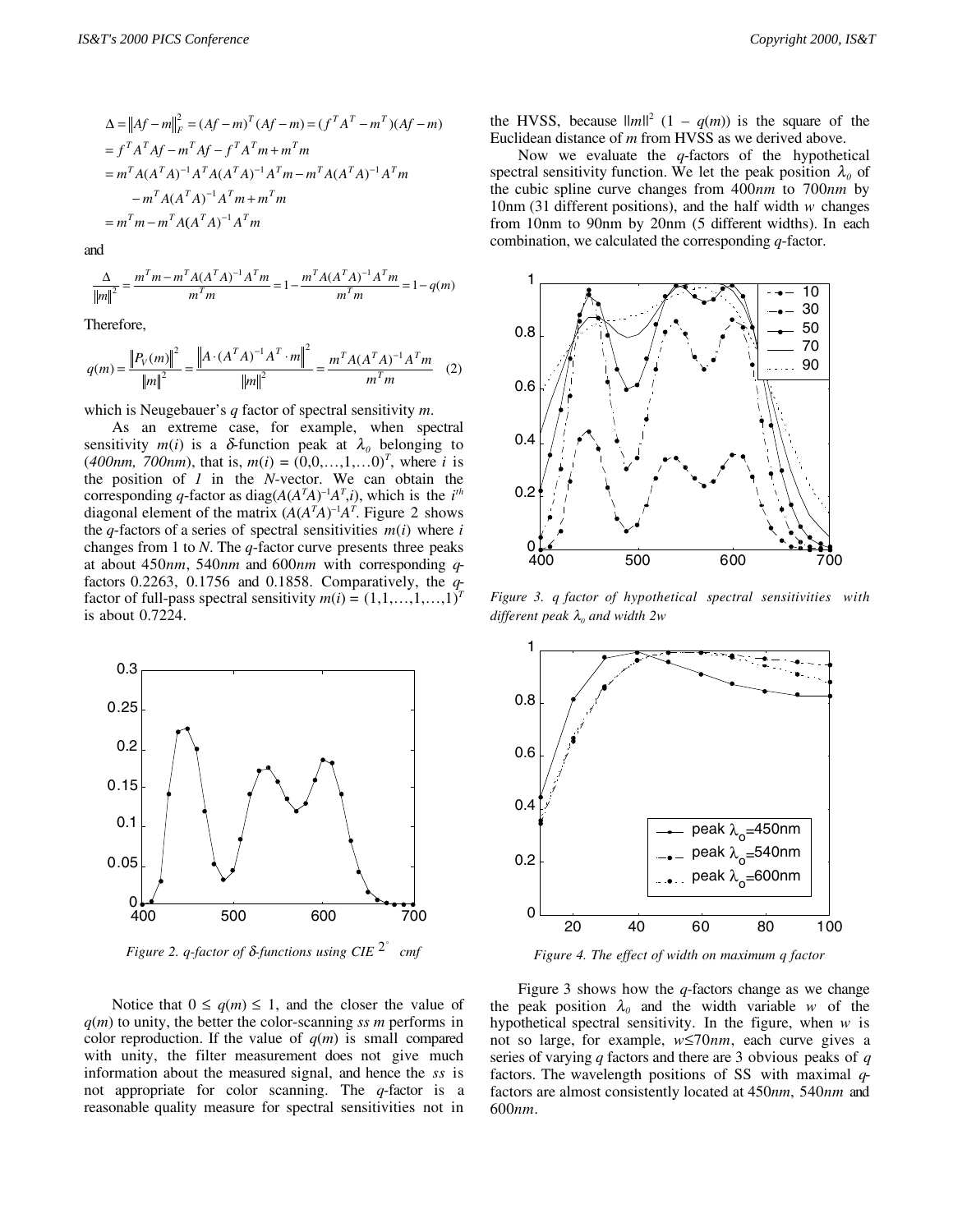In these wavelength positions, there exists some optimal width that maximizes the *q*-factor to near one. We can find the optimal width is about 40~60*nm*. Figure 4 shows how the maximum *q*-factor changes with width. When the width goes to large enough, say 100nm, the three peaks of *q* factor disappear and the curve becomes flat. On the contrary, the *q*-factor in the middle part of the curve is not very small but changes slowly along wavelength, so it is not optimal to choose very wide spectral sensitivity in color reproduction. In fact, when the width is small enough, it can be modeled as a  $\delta$ -function, while it gets wide enough, it is a full-pass function. So the curve is very similar to Figure 2 when width is small and the curve becomes flat when it is large. In a limitation condition when  $w \rightarrow \infty$ , as *SS* is like full-pass spectral sensitivity, the *q*-factor at any position is about 0.7.

## µ**-Factor of a Set of Spectral Sensitivities**

A major disadvantage of the *q* factor is that it was designed to evaluate only single *SS*. A measure that extends the idea of the *q*-factor to evaluate a set of color-scanning spectral sensitivities would be useful.

Another disadvantage of the *q* factor is that it cannot be used to evaluate set of more than three spectral sensitivities. Current trends show that more than three spectral sensitivities may be used to improve the quality of the color reproduction. First, in many cases, three parameters are not enough to define sufficiently the visual stimulus of an *N*dimensional for color correction. Second, the constraint of feasibility on the spectral sensitivities might imply that no set of three feasible spectral sensitivities could span the HVSS, although a set of four feasible spectral sensitivities could be constructed so that the required projection would be obtained. When more than three parameters (four scanning spectral sensitivities, for example) are necessary, the *q* factor is not an effective measure of the goodness. For example, suppose that  $\{s_1, s_2, s_3, s_4\}$  is a set of scanning spectral sensitivities. It is possible that the HVSS is contained in the span of the set of four spectral sensitivities, but  $q(s_i)$ <1 for *i*=1,2,3,4. Such a system could provide perfect color scanning, although the individual *q* factor would not be high.

Let *S* denotes the matrix of *r* scanning spectral sensitivities,  $S=[s_1 s_2 \ldots s_r]$ . Let  $A=[a_1 a_2 \ldots a_s]$  denote the human visual space (color matching functions) to be approximated. An orthonormal basis for *A* is defined by  $U=[u_1 u_2 ... u_{\alpha}]$ . Such a basis may be obtained by the Gram-Schmidt orthogonalization procedure. The number of orthonormal vectors,  $\alpha$ , is the rank of *A* and  $\alpha$  equals *s* if *A* is a linearly independent set. Similarly, an orthonormal basis for *S* is defined by  $O=[o_1 o_2 ... o_\beta]$ . Also notice that  $\beta$ is the rank of *S* and that  $\beta$  equals *r* if *S* is linearly independent set. The orthonormal basis *U* and *O* need not represent realizable spectral sensitivities. It can be derived that  $S(S^T S)^{-1} S^T = O O^T$  and  $A(A^T A)^{-1} A^T = U U^T$ .<sup>6</sup>

Our purpose is to approximate *A* by the linear combination of *S*, that is, to minimize  $||A - SQ||_F^2$ , where *Q* 

is the variable matrix to be optimized. This is a least-square issue as well. Similarly, we can obtain  $Q = (S^T S)^{-1} S^T A$  by pseudo inverse operation. And the residue:

$$
\mu_U(S) = \frac{\sum_{i=1}^{\beta} q(o_i)}{\alpha} = \mu_U(O)
$$

Therefore,

$$
\frac{\Delta}{\left\|A\right\|_{F}^{2}} = \frac{Trace\left\{A^{T}A\right\} - Trace\left\{A^{T}S(S^{T}S)^{-1}S^{T}A\right\}}{Trace\left\{A^{T}A\right\}}
$$

$$
= 1 - \frac{Trace\left\{A^{T}S(S^{T}S)^{-1}S^{T}A\right\}}{Trace\left\{A^{T}A\right\}}
$$

$$
= 1 - \mu_{A}(S)
$$

where

$$
\mu_A(S) = \frac{Trace\left\{A^TS(S^TS)^{-1}S^TA\right\}}{Trace\left\{A^TA\right\}}
$$
\n(3)

is the goodness measure of a set of *ss S* against *A*, and *Trace* ${X}$  is the sum of diagonal elements of *X*. When we use the orthonormal vectors *U* instead of *A*, we have

$$
Trace\{U^T U\} = Trace\{I_{\alpha}\} = \alpha,
$$
  
\n
$$
Trace\{U^T S (S^T S)^{-1} S^T U\} = Trace\{U^T O O^T U\}
$$
  
\n
$$
= ||O^T U||_F^2 = ||U^T O||_F^2 = Trace\{O^T U U^T O\}
$$
  
\n
$$
= \sum_{i=1}^{\beta} o_i^T U U^T o_i = \sum_{i=1}^{\beta} q(o_i)
$$
 (4)

so

$$
\mu_U(S) = \frac{Trace\{O^T U U^T O\}}{\alpha} = \frac{\sum_{i=1}^{\beta} q(o_i)}{\alpha} \rightarrow \mu_U(O) \tag{5}
$$

which is the definition of  $\mu$ -factor for a set of *SS*<sup>[2]</sup>. This equation can be rewritten as:

$$
\mu_U(S) = \frac{Trace\{O^T U U^T O\}}{\alpha} = \frac{Trace\{S^T U U^T S \cdot (S^T S)^{-1}\}}{\alpha}
$$
\n
$$
= \frac{Trace\{S^T A (A^T A)^{-1} A^T S \cdot (S^T S)^{-1}\}}{\alpha}
$$
\n(6)

In this equation,  $Q_s = S^T U U^T S$  is the *q*-factor matrix (diagonal elements are *q*-factors of original ss, off-diagonal elements are inter-product pseudo *q*-factors),  $\rho = S^T S$  is the correlation between the original spectral sensitivities. The operation  $\rho^{-1} = (S^T S)^{-1}$  is a de-correlation process, that is, it remove the correlation between the set of spectral sensitivies, and obtain a "pure" uncorrelated (orthonormal) *ss* to calculate the goodness measure. Hence, we see that

$$
\sum_{i=1}^{r} q(m_i)
$$
 cannot be used instead of 
$$
\sum_{i=1}^{\alpha} q(o_i)
$$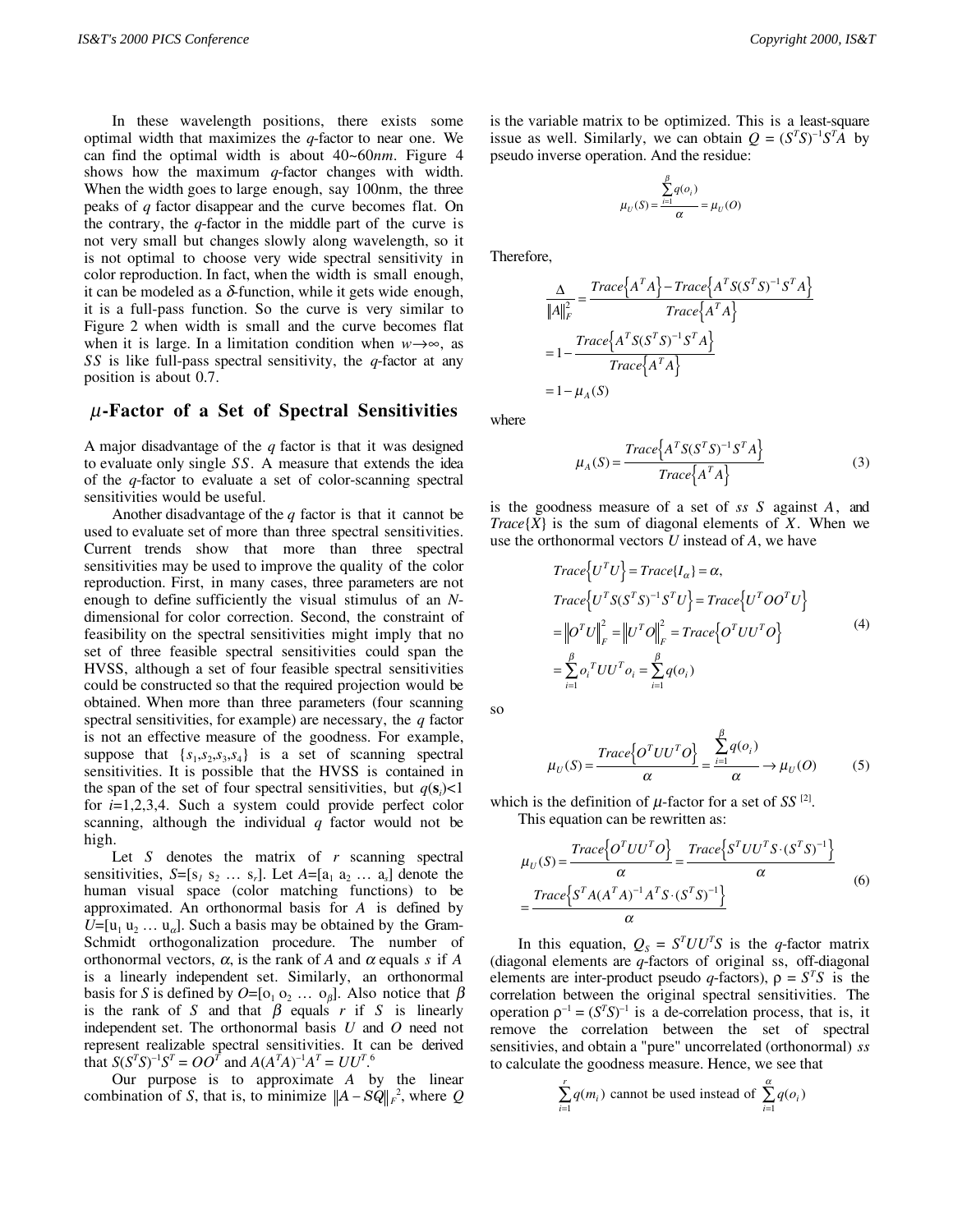as a measure because spectral sensitivities with high value of correlation

$$
\frac{\left| s_i^T s_j \right|}{\left| s_i \right| \cdot \left| s_j \right|}
$$

for  $i \neq j$  may have high *q*-factors but poor joint performance. Ensuring that the spectral sensitivities *O* are orthogonal removes the correlation effect

$$
\frac{\left| s_i^T s_j \right|}{\left| s_i \right| \cdot \left| s_j \right|}
$$

for  $i \neq j$ .

Table 1. Peak positions of  $ss$  with maximal  $\mu$ **factor at different width**

| Width |       |      | $\mu$ -factor Blue ss peak green ss peak | red ss peak |
|-------|-------|------|------------------------------------------|-------------|
| (nm)  |       | (nm) | (nm)                                     | (nm)        |
| 10    | 0.380 | 450  | 540                                      | 600         |
| 20    | 0.713 | 450  | 540                                      | 600         |
| 30    | 0.895 | 450  | 540                                      | 600         |
| 40    | 0.965 | 450  | 540                                      | 600         |
| 50    | 0.978 | 450  | 540                                      | 600         |
| 60    | 0.963 | 450  | 540                                      | 600         |
| 70    | 0.935 | 460  | 540                                      | 600         |
| 80    | 0.901 | 470  | 530                                      | 600         |
| 90    | 0.865 | 490  | 510                                      | 600         |
| 100   | 0.824 | 490  | 510                                      | 600         |

#### **Evaluation on a Set of Hypothetical Spectral Sensitivities with** µ**-Factor**

Now we employ the aforementioned hypothetical spectral sensitivities to evaluate their  $\mu$ -factor. There are three spectral sensitivities denoted as R, G and B with peaks  $\lambda_0$ locating at 600-700*nm*, 500-600*nm* and 400-500*nm* by 10nm individually. Considering their mutual combinations, we have totally  $11<sup>3</sup>=1331$  sets of spectral sensitivities. We also vary their width 2*w* so as to check its influence on the measure of goodness. We let *w* changes from 10*nm* to 100*nm* by 10*nm*, which generates totally 10×1331 combinations to be verified. We can obtain three peak positions of R, G and B with maximal  $\mu$ -factor among the 1331 indexed combinations for each width. We found the maximal  $\mu$ -factor locates almost always at coded index=50, that is, the corresponding peak position of R spectral sensitivity function is at 600*nm*, that of G spectral sensitivity function is at 540*nm*, and that of B spectral sensitivity function is at 450*nm* (Table 1). This result is consistent with the properties of *q* factor of a series of spectral sensitivities. Three spectral sensitivities with high  $q$ -factors own high  $\mu$ -factor if they are uncorrelated as possible as they can. Some second smaller peaks give other combinations of spectral sensitivities that have comparatively high  $\mu$ -factors, but these peaks are very close to the above three principle peaks, for example, {610*nm*, 530*nm*, 460*nm*} etc.

As we noted above,  $\mu$ -factor is the sum of  $q$ -factor of orthogonal sensitivities. The width of the spectral sensitivities affects their  $\mu$ -factor. There exists an optimal width for the maximum  $\mu$ -factor when peak positions are fixed. Very interestingly, here again (Figure 5), the optimal width w=50 $nm$  with corresponding  $\mu$ -factor=0.9779.

When the peak positions and widths of two spectral sensitivities are fixed, and only one *SS* changes its peak position, how does the  $\mu$ -factor change? Since  $\mu$ -factor is an extension of *q* factor, the peak position should be consistent with that of *q* factor. Figure 6 shows that it's correct. We let one *SS* change its  $\lambda_0$ , say, 400-500*nm* by 10*nm*, the other two fix their peak positions and width when we obtain the maximum µ-factor (540*nm*, 600*nm*, and width=50*nm*). These figures graphically describe the behavior of  $\mu$  factor of changing single *SS* just like that of *q*-factor. The peak positions of *SS* with maximum  $\mu$ -factor locate at about  $\lambda_0$  = 450*nm*, 530~540*nm*, and 600~610*nm*.



*Figure 5. Effect of width of SS on peak* µ*-factor Optimal width is about w=45-55nm*

#### **More Discussion on** µ**-Factor**

It is expected that the color filters and its number affect the accuracy of recording an original image. The use of more than three filters in the recording process is an alternative approach when three filters cannot span the human visual space effectively (low  $\mu$ -factor) because of cost or manufacturing difficulty. The following simulated example demonstrates how a fourth filter dramatically improve the  $\mu$ factor of a camera. The three hypothetical spectral sensitivities have width 50*nm* with peak positions 650*nm*, 550*nm* and 450*nm* individually. Its µ-factor is 0.742. We let the fourth hypothetical spectral sensitivity changes peak positions from 400*nm* to 700*nm* by 10*nm*, and width from 10*nm* to 100*nm* by 10*nm*, there are 310 combinations. We find the maximal  $\mu$ -factor of the four-channel system is 0.973, and the fourth filter has width of 60*nm* and peak